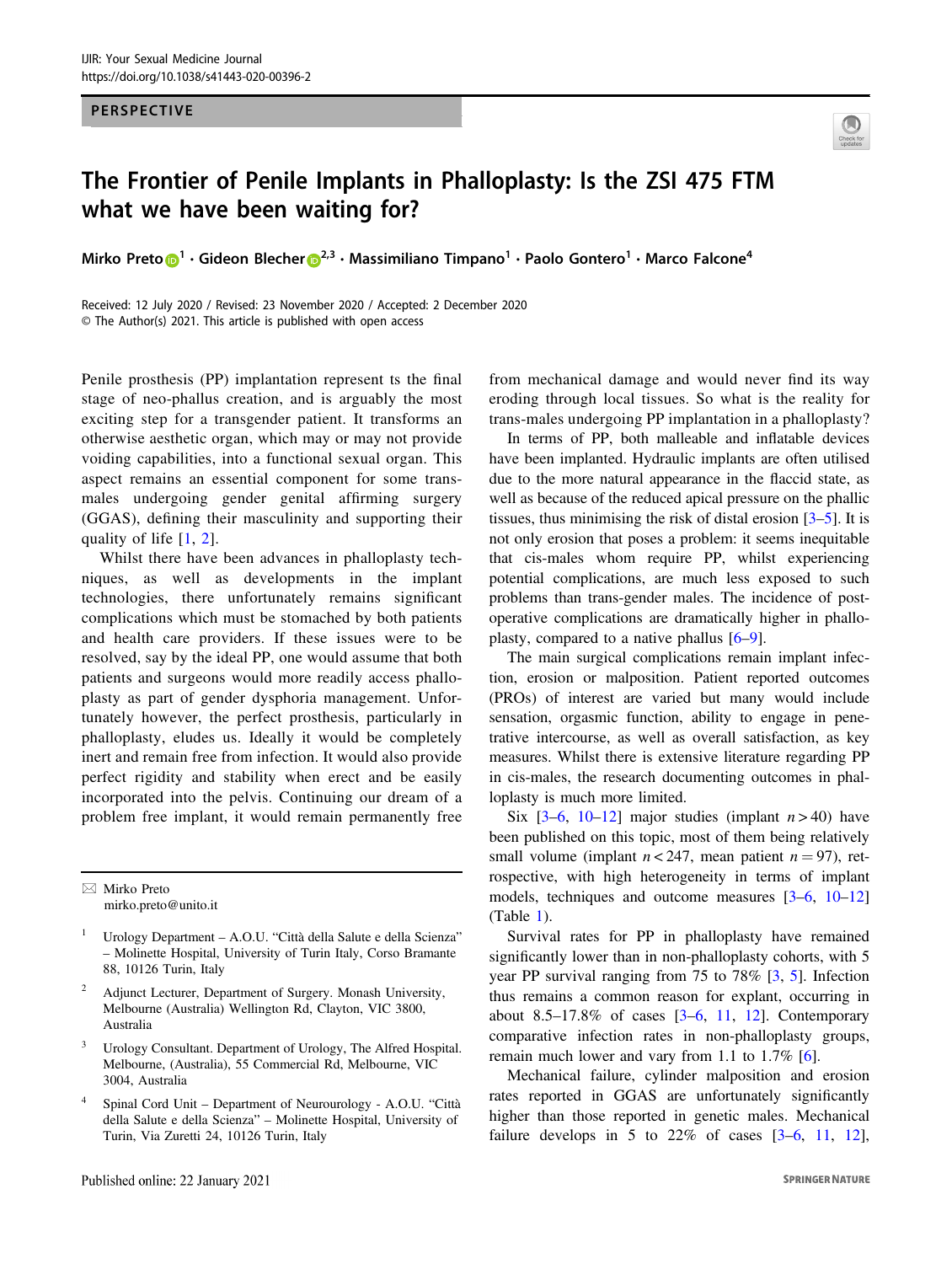<span id="page-1-0"></span>

|                                          |          |                           |                       | Table 1 Larger series of penile prosthesis in male-transgender phalloplasty. |                                                                                                                                                   |                                               |                                        |                                     |                                                 |
|------------------------------------------|----------|---------------------------|-----------------------|------------------------------------------------------------------------------|---------------------------------------------------------------------------------------------------------------------------------------------------|-----------------------------------------------|----------------------------------------|-------------------------------------|-------------------------------------------------|
| Author                                   |          | (number)<br>Year Patients | Follow up<br>(months) | (number)<br>ants<br><u>Fanl</u>                                              | Model of penile implant<br>(number, $\%$ )                                                                                                        | Overall Revision Infection (%)<br>rate $(\%)$ |                                        | Mechanical<br>failure $(\%)$        | malposition (%)<br>Dysfunction/                 |
| Falcone <sup>[3]</sup>                   | 2016 247 |                           | $\overline{c}$        | 328                                                                          | AMS700CX (226, 68.9%)<br>Ambicor (13, 3,9%)<br>AMS 700 CXM/R<br>Coloplast Titan<br>$(58, 17, 7\%)$<br>$(31, 9.4\%)$                               | 43,3                                          | 8,5                                    | 15,4                                | 19,4                                            |
| Hoebeke <sup>[4]</sup>                   | 2009 129 |                           | 30,2                  | 185                                                                          | Coloplast Titan (6, 4.6%)<br>AMS700CX Inhibizone<br>Ambicor (47, 36.5%)<br>Dynaflex (9, 6.9%)<br>AMS700CX/CXM<br>$(50, 38.7\%)$<br>$(17, 13.3\%)$ | 41,1                                          | 11,9                                   | 22                                  | - Malposition 14,6<br>Erosion 8.1<br>TOT 22,7   |
| Van der Sluis<br>$\overline{\mathbf{S}}$ | 2019     | 32                        | 55                    | 45                                                                           | Coloplast Genesis (14, %)<br>AMS Spectra (2, %)<br>Dynaflex $(13, \%)$<br>Ambicor $(3, \%)$                                                       | $\ddagger$                                    | 17,8                                   | $\Xi$                               | - Malposition 4,4<br>- Erosion 6,7<br>TOT 11,1  |
| Neuville [6]                             | 2016 69  |                           | 48                    | 95                                                                           | AMS Ambicor (90, 94.8%) 37,7<br>AMS 700 CXR/CX/600<br>$(5, 5.2\%)$                                                                                |                                               | (early and late<br>infection)<br>9,6   | $10,5$                              | - Malposition 12,6<br>- Erosion 4,2<br>ТОТ 16,8 |
| Djordjevic [11] 2019 129                 |          |                           | 43                    | $\overline{6}$                                                               | Coloplast Genesis 39<br>AMS 700LGX 22                                                                                                             | 6,6                                           | 3,3                                    | 5,1                                 | $\mathbb{A}^{\mathsf{A}}$                       |
| Leriche <sup>[13]</sup>                  | 2008     | 38                        | 110                   | $\overline{6}$                                                               | <b>AMS 700 S</b><br>AMS 600<br>Ambicor                                                                                                            | 37                                            | (mechanical failure<br>included)<br>29 | <i>infection</i><br>included)<br>29 | $\mathbb{X}^{\mathsf{A}}$                       |
| Neuville [14]                            | 2019 20  |                           | Ó                     | $\overline{c}$                                                               | ZSI 475 FtM                                                                                                                                       | 18,9                                          | 4,7                                    | 9,5                                 | 4,7                                             |
| Verla [15]                               | 2020 46  |                           | 12                    | 46                                                                           | ZSI 475 FtM                                                                                                                                       | $\overline{20}$                               | $\Box$                                 | 4,3                                 | - Malposition 4,3<br>$-$ Erosion 2.2<br>TOT 6,5 |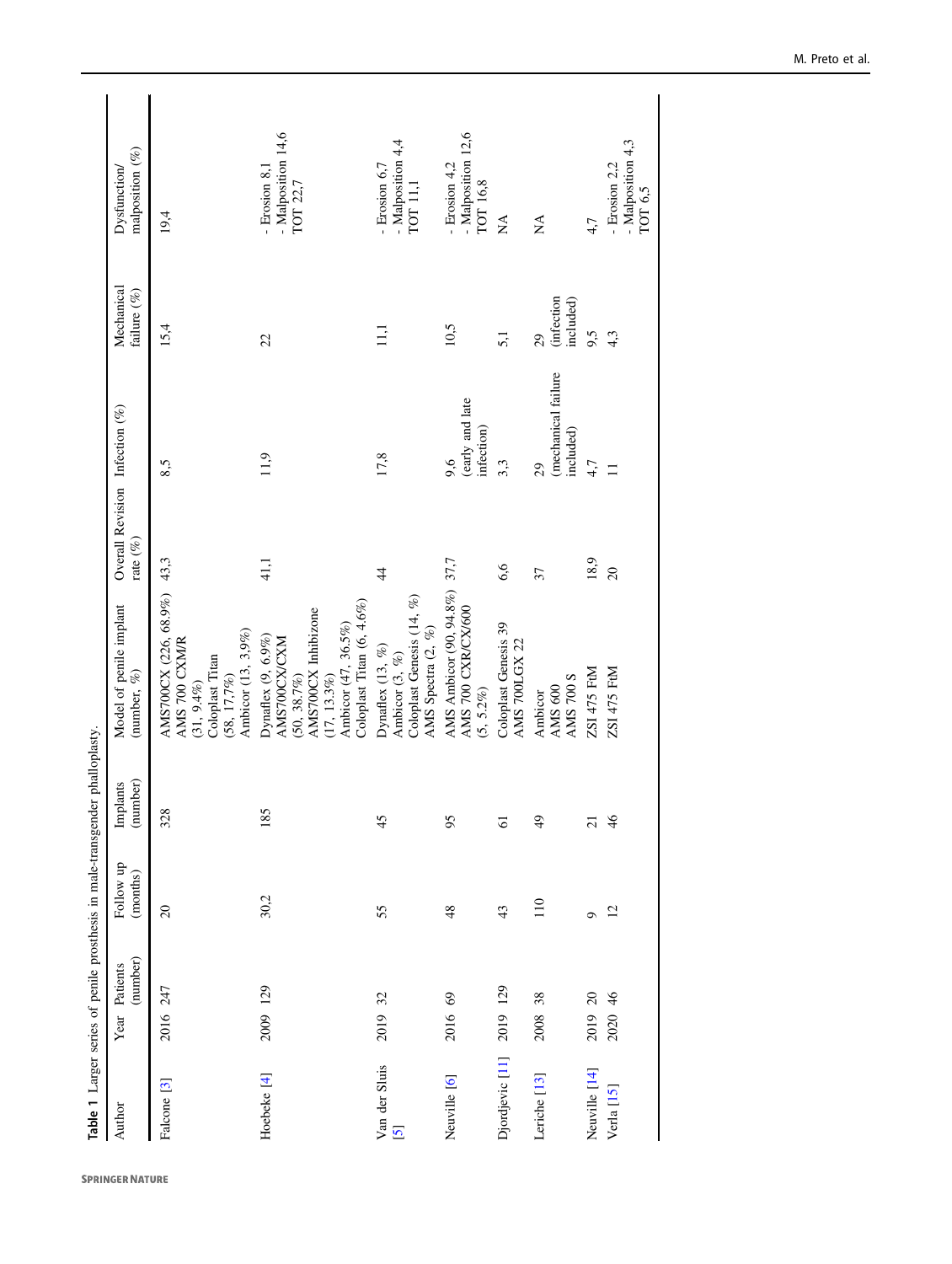malpositioning ranges from  $4.4$ -19.4%  $[3-6]$  $[3-6]$  $[3-6]$  $[3-6]$  and erosion occurs in 4.2-8.1% [\[4](#page-4-0)–[6](#page-4-0)].

These higher incidences of complications results in more frequent PP revision surgery, which has been described ranging from 37 to 44% (mean follow up 45 months). Only Djordjevic et al. [\[11](#page-4-0)] in their series reported a significant lower revision rate, of 6.6% (mean follow up 43 months).

Regarding functional outcomes, data are even more sparse; few studies have analyzed the satisfaction rates and PROs. In the two studies which reported device cycling, all patients were able to cycle the PP [\[3](#page-3-0), [11\]](#page-4-0). Despite significant complications as described above, overall satisfaction rates reached 88% [\[3](#page-3-0)], remarkably comparable to nonphalloplasty males undergoing PP. Phalloplasty patients have been able to engage in penetrative intercourse in 51–77% of cases [\[3](#page-3-0), [12](#page-4-0)].

## Whilst complications are generally poorer, the operation has its own specific hurdles

The anatomical lack of corpora cavernosa is one of the major differences when implanting prostheses in transmales. Indeed, the lack of the tunica albuginea, which normally forms a protecting envelope around the cylinders, may affect their durability. Until recently, surgeons had to design their own makeshift solutions to overcome the absence of natural housing for the cylinders.

To avoid erosion, Mukherjee described an incorporated pouch, into which a removable prosthesis can be placed when required [\[13](#page-4-0)]. More commonly nowadays, surgeons created a makeshift prosthetic Dacron sock, to anchor the proximal cylinder to the pubic bone. Unfortunately, Dacron may be in part to blame for increasing the risk of infection and PP mechanical failure [\[3](#page-3-0), [4](#page-4-0)].

Looking back at their clinical experience, most of the reconstructive surgeons complained of the absence of a specifically designed PP for phalloplasty over years [\[3](#page-3-0), [12](#page-4-0)]. Common thought was that having a specifically designed device for transgender patients with specific materials and technical features could have reduced the incidence of complications.

Only recently in 2016, was a phalloplasty specific implant ZSI-475 FTM (Zephyr Surgical Implants, Geneva, Switzerland) designed to address some of these issues [\[14](#page-4-0)]. It is composed by a single inflatable cylinder with the diameter of 21 mm protected by a distal glans-shaped stopper of 25 mm. Moreover, it provides an incorporated anchorage plate, in the proximal part of the cylinder, composed of stainless steel and silicone to be sealed with four nonabsorbable stitches to the pubic periosteum. These two features removed the necessity for synthetic socks and caps.



Fig. 1 ZSI 475 FTM penile implant: the aspect of the device.



Fig. 2 The final aspect of the neophallus after ZSI 475 FTM implantation.

Finally, the pump is testicle-shaped to improve aesthetical appearance of the scrotum (Figs. 1 and 2). It was also hoped to reduce the intraoperative time as well as the risk of infection, mechanical failure and erosion since no foreign materials are in contact with the PP.

The data on the ZSI 475 FTM rests upon our own outcomes as well as two other published papers [[14](#page-4-0)–[16\]](#page-4-0). The first report of the ZSI implant in 2016  $(n = 20)$ , reported 80% implant survival at a mean of 9 months. Infection (4.7%), mechanical failure (9.5%) and malposition (4.7%) were causes for explant [\[14](#page-4-0)].

A major limitation when evaluating the efficacy of PP implantation in transgender men is the lack of any validated tool to inquire patients' satisfaction. Indeed, investigators were forced to use non-validated questionnaires to evaluate functional outcomes.

Penetration ability (of those patients who had their implants remaining in situ) ranges from 85 to 93% and compares favourably to other implants in phalloplasty 23–77% [[3,](#page-3-0) [11\]](#page-4-0).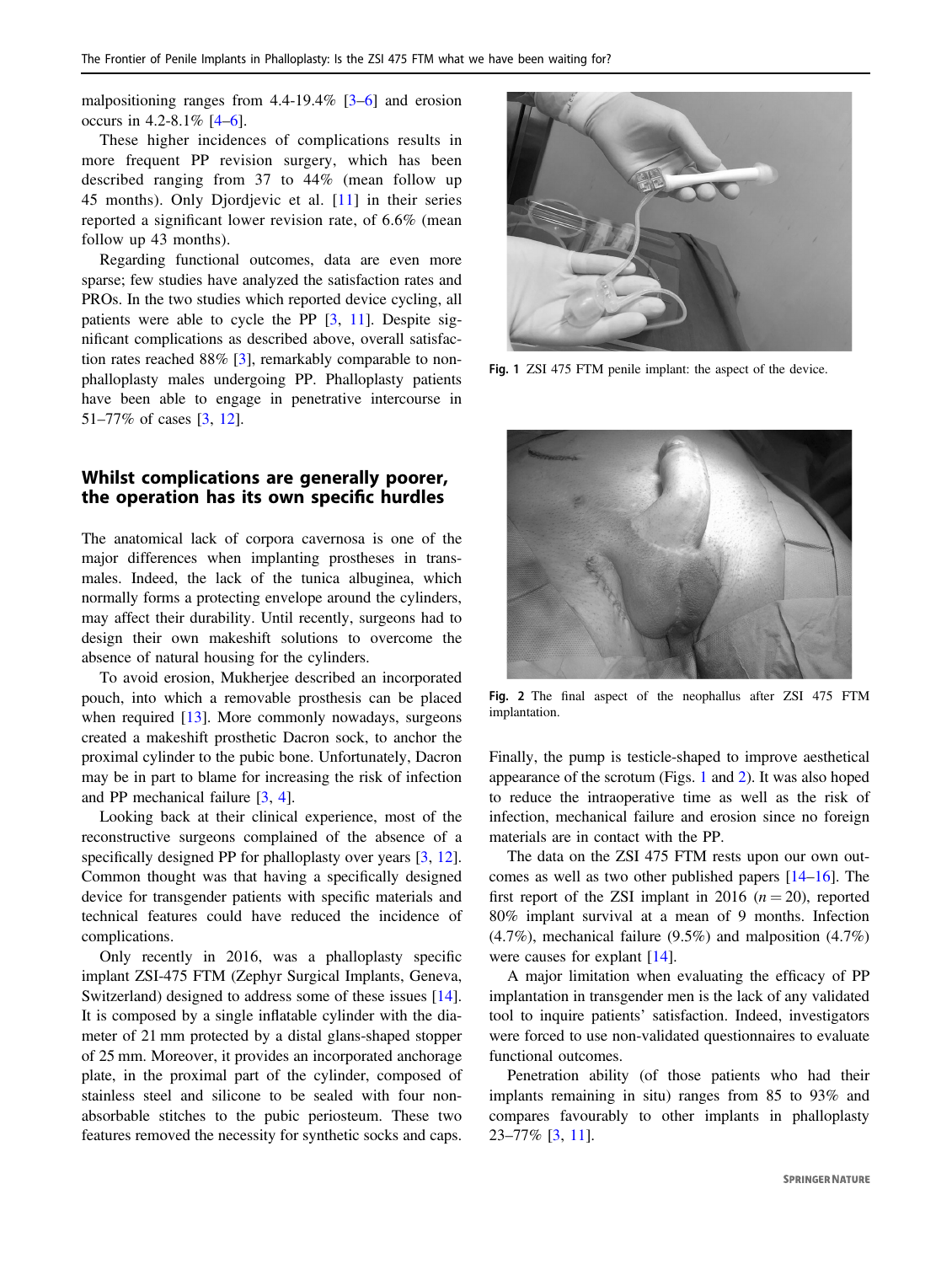<span id="page-3-0"></span>Table 2 The non validated questionnaire to assess patient and partner satisfaction.

| 1-Do you have satisfactory sensation in the phallus? | Yes        | No.            |
|------------------------------------------------------|------------|----------------|
| 2-Do you find easy to inflate the prosthesis?        | Yes        | No.            |
| 3-Do you find easy to deflate the prosthesis?        | Yes        | N <sub>0</sub> |
| 4-Are you satisfied with the result?                 | Yes        | N <sub>0</sub> |
| 5-Have you had penetrative sexual intercourse?       | <b>Yes</b> | N <sub>0</sub> |
| 6-Do you manage to reach orgasm?                     | <b>Yes</b> | N <sub>0</sub> |
| 7-Is your partner satisfied with the result?         | Yes        | No.            |

Recently, Verla et al. described their initial experience with ZSI 475 FtM PP in 39 trans-men and 7 cis-men after a median follow up of 12 months (SD 8–18) [\[15](#page-4-0)]. Infection (11%), mechanical failure (4.3%) and malposition (4.3%) and distal cylinder protrusion (2.2%) were causes for revisional surgery with explant in 20% of cases. The reported explant free implant survival rate was 83% at 6, 12 and 18 months respectively

That said, there is very limited data available and factors such as personal/relationship situation, psychological factors and phalloplasty dimensions may play a role.

In order to active the ZSI 475 FTM PP, ~60% of patients were fully satisfied with the pump function [\[14](#page-4-0)] in one study whilst 100% of patients in our small series felt that the device was easy to cycle.

Orgasm (ZSI PP) has been achieved in 60% of patients [\[14](#page-4-0)], this value may appear low compared to general PP implanted series but it is our opinion however, that other factors are involved here rather than the PP itself in trasngender patients.

Overall satisfaction rates have been reported with 93% of patients either satisfied/very satisfied with the ZSI device [\[14](#page-4-0)], comparable to 88% reporting full satisfaction for a mixed cohort of AMS and Coloplast implants [3].

Our own experience, between April 2019 and January 2020, of five patients, with median follow up of 12 months [IQR 8–17], demonstrates that all patients still had their original prosthesis in place. Median age at implantation was 32 [IQR 19–48] years and median time elapsed between phalloplasty and PP implantation was 12 months [IQR 8–20]. Median operative time was 95 min [80–120] and the distal silicon stopper needed to be modified in a single case to ensure an appropriate fit. No device infection occurred in our series and none required revision surgery. In one case, malposition led to a minor dorsal phallus curvature  $( $30^{\circ}$ ), which was managed$ conservatively; the patient was able to engage in penetrative sexual activity. PRO's were evaluated through a non-validated satisfaction questionnaire (Table 2). Overall, all patients were able to cycle the device, 4/5 (80%) patients had engaged in penetrative sexual intercourse, all of whom had no pain during intercourse. 3/5 (60%) had

achieved orgasm and 4/5 (80%) were fully satisfied with cosmetic and functional outcome of the total phallic reconstruction. Although these numbers and the duration of follow up limited, it compares with other published data.

Thus whilst the phalloplasty surgical community has long awaited dedicated technologies and implants, the ZSI-475 FTM appears to claim some benefits. However, little can be solidly concluded at this early stage as we eagerly await further objective, well planned trials to assess both surgical complications, implant survival, and patient reported outcomes. May this be the first of a series, of exciting new developments for trans phalloplasty prosthetics, brought to fruitition together with well documented clinical and subjective outcome reporting.

## Compliance with ethical standards

Conflict of interest GB is an Advisory Board member for Coloplast. The remaining authors certify that they have NO affiliations with or involvement in any organization or entity with any financial interest (such as honoraria; educational grants; participation in speakers' bureaus; membership, employment, consultancies, stock ownership, or other equity interest; and expert testimony or patent-licensing arrangements), or non-financial interest (such as personal or professional relationships, affiliations, knowledge or beliefs) in the subject matter or materials discussed in this manuscript.

Publisher's note Springer Nature remains neutral with regard to jurisdictional claims in published maps and institutional affiliations.

Open Access This article is licensed under a Creative Commons Attribution 4.0 International License, which permits use, sharing, adaptation, distribution and reproduction in any medium or format, as long as you give appropriate credit to the original author(s) and the source, provide a link to the Creative Commons license, and indicate if changes were made. The images or other third party material in this article are included in the article's Creative Commons license, unless indicated otherwise in a credit line to the material. If material is not included in the article's Creative Commons license and your intended use is not permitted by statutory regulation or exceeds the permitted use, you will need to obtain permission directly from the copyright holder. To view a copy of this license, visit [http://creativecommons.](http://creativecommons.org/licenses/by/4.0/) [org/licenses/by/4.0/](http://creativecommons.org/licenses/by/4.0/).

## References

- 1. Pigot GLS, Sigurjónsson H, Ronkes B, Al-Tamimi M, van del Sluis WB. Surgical experience and outcomes of implantation of the ZSI 100 FtM malleable penile implant in transgender men after phalloplasty. J Sex Med. 2020;17:152–8.
- 2. van de Grift TC, Pigot GLS, Kreukels BPC, Bouman MB, Mullender MG. Transmen's experienced sexuality and genital genderaffirming surgery: Findings from a clinical follow-up study. J Sex Marital Ther. 2019;45:201–5.
- 3. Falcone M, Garaffa G, Gillo A, Dente D, Christopher AN, Ralph DJ. Outcomes of inflatable penile prosthesis insertion in 247 patients completing female to male gender reassignment surgery. BJU Int. 2018;121:139–44.